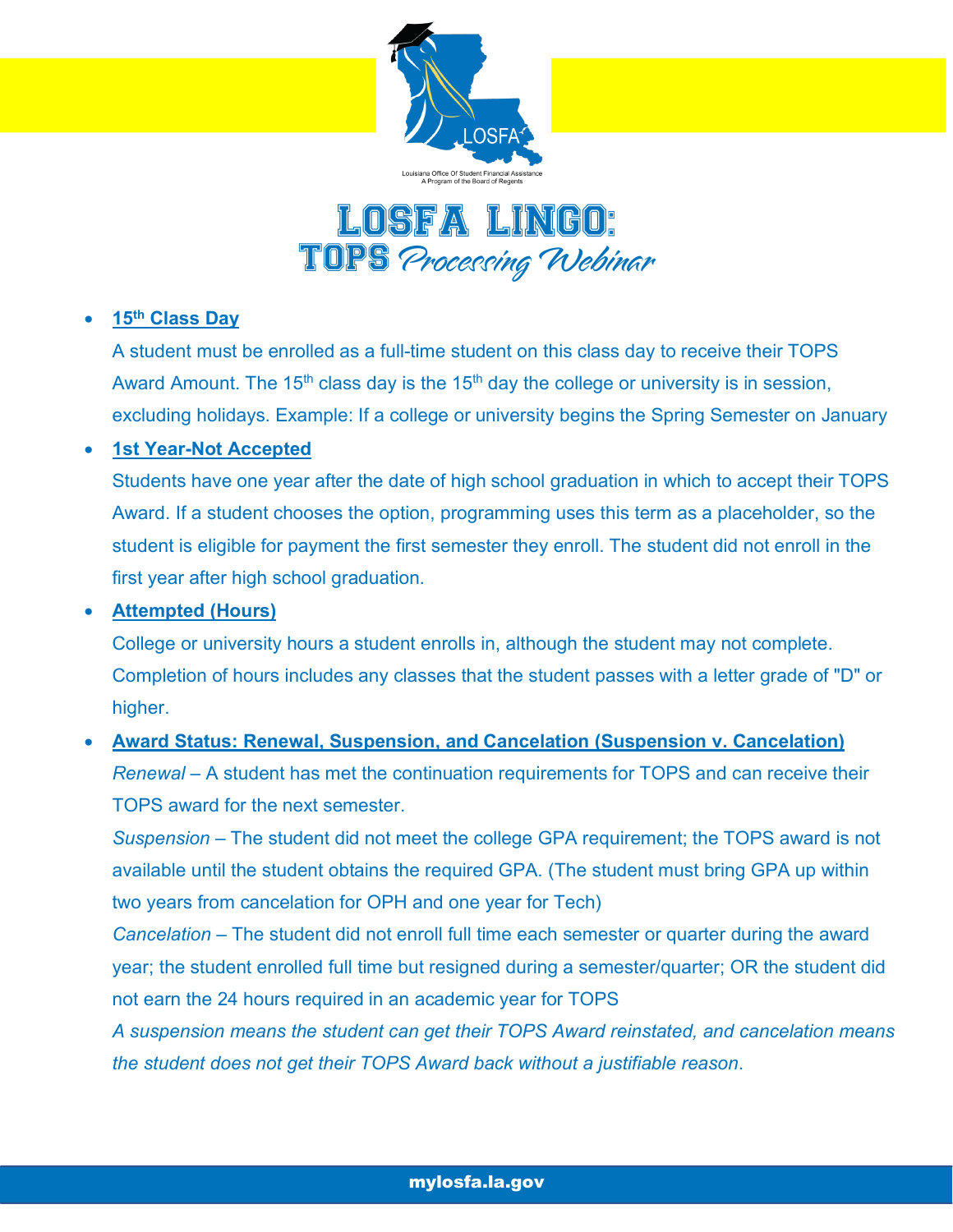

## • **Articulation Workshop**

Workshops hosted annually by the Louisiana Association of Collegiate Registrars and Admissions Officers (LACRAO) for professional school counselors each fall.

## • **BESE – Board of Elementary and Secondary Education**

The administrative body for all Louisiana public elementary and secondary schools; BESE also performs certain administrative functions for the state's non-public elementary and secondary schools.

#### • **BOR - Board of Regents**

The agency that coordinates all public higher education in Louisiana.

## • **Certify the Site**

School Districts must complete this step in Student Transcript System (STS) for LOSFA to receive a student's STS data. Must be done each time changes are made to a student's record in STS. Certification of the site means the school/district certifies that the information is accurate to their best knowledge.

## • **Chafee (ETV) - Chaffee Educational and Training Voucher**

Grant that awards up to \$5,000 annually during the academic year for academic and technical college programs to qualified students who have been in the foster care system.

#### • **Contingent Upon Appropriations**

The Taylor Opportunity Program for Students (TOPS) is dependent upon the Louisiana Legislature devoting money to the program each fiscal year.

#### • **Continuous Full-Time Enrollment**

Full-time enrollment at a college/university in the fall and spring semesters each academic year without stopping. Summer terms are excluded.

#### • **Counselor's Corner**

An area dedicated to professional high school counselors on LOSFA's website that contains useful links, training materials, and registration for Counselor Virtual Office Hours.

#### • **Cumulative GPA**

The overall grade point average (GPA) a student has earned on **ALL** college coursework taken.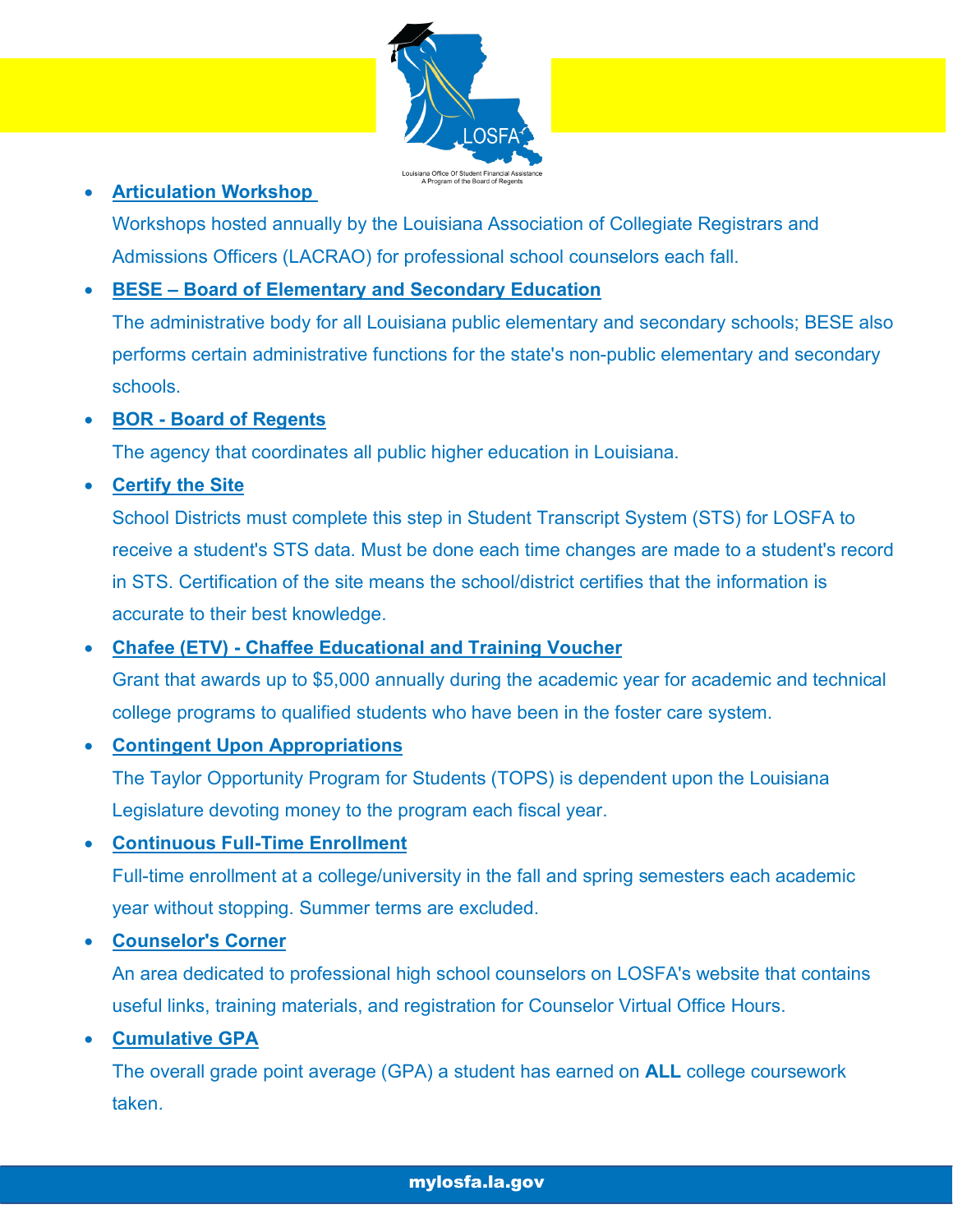

## • **Cumulative Hours Earned**

Hours a student has taken that were completed for credit or with a grade of a D or higher (Fs and Ws count as attempted hours).

# • **Eligibility Run**

The process by which LOSFA determines initial TOPS eligibility for high school graduates during the summer once all documents are received.

# • **Error**

Any issue with a student's record (ACT, FAFSA, transcript) that prevents TOPS processing.

# • **eScholar**

A Louisiana Department of Education software program assigns public high school students a Louisiana Secure ID (LASECID).

## • **Exception (Request for Exception)**

TOPS recipients' application to request an exception to the TOPS initial, full-time, or continuous enrollment and/or 24-hour requirement each academic year.

## • **FAFSA - Free Application for Federal Student Aid**

The application for federal student aid that also serves as the application for TOPS and other state financial aid.

## • **FAFSA Completion**

Submission of a FAFSA that is free of errors and signed.

## • **FAFSA Submission**

Submission of a FAFSA that may be incomplete (missing signatures, missing parent information, etc.).

• **FSA ID**

Combination of a username and password that gives students and parents access to Federal Student Aid's online systems and serves as the legal signature for the FAFSA.

## • **GEAR UP - Gaining Early Awareness and Readiness for Undergraduate Programs**

A federally funded national initiative supported by the U.S. Department of Education, which gives grants to states or institutions of higher learning to create partnerships with high-poverty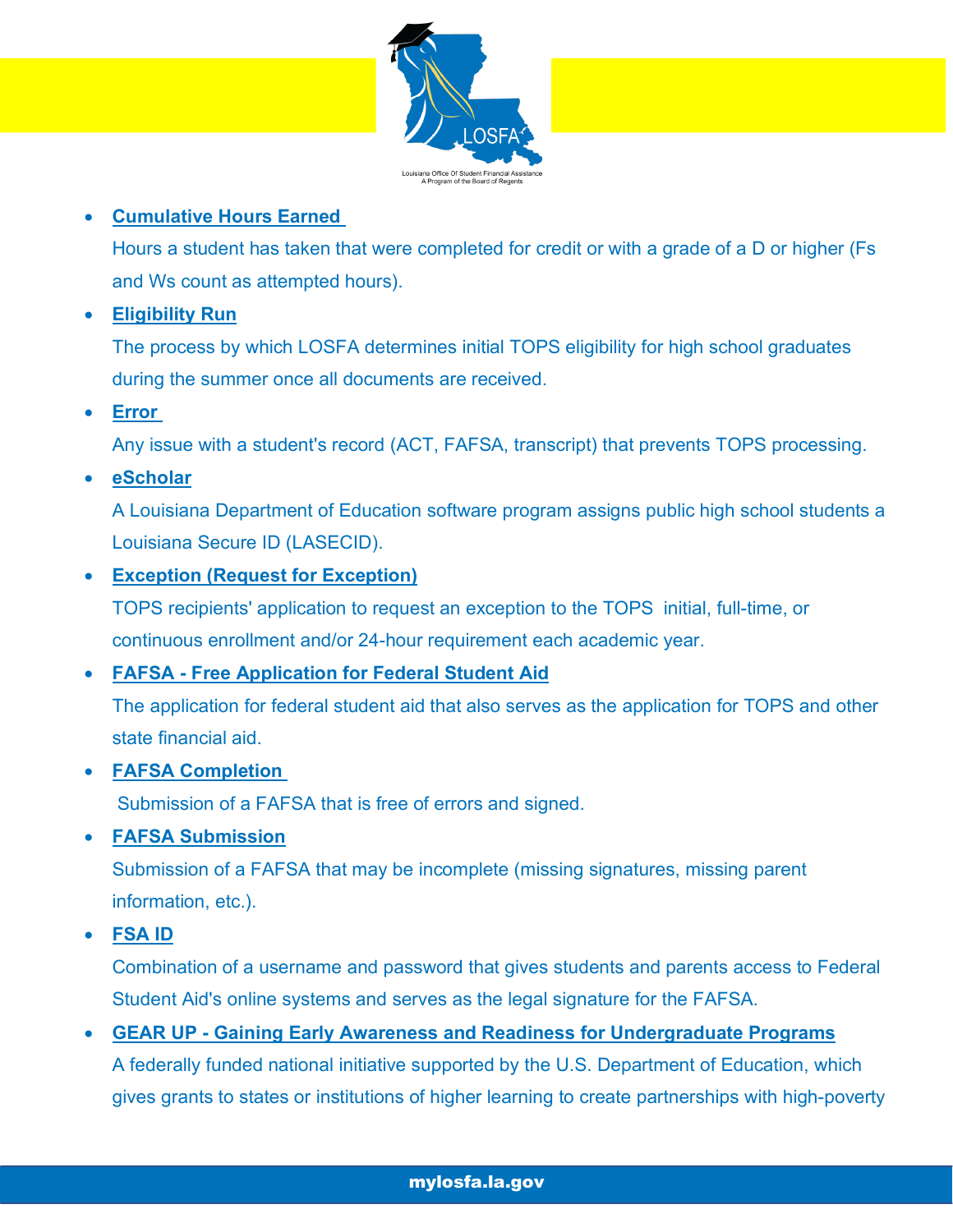

middle or high schools.

## • **GO Grant**

The Louisiana Go Grant is a need-based state grant for students aimed at bridging the gap between the amount of financial aid a student is awarded through the Federal Pell Grant program and the actual cost of attending a Louisiana college or university.

## • **Home Study**

A high school course of study carried out at home through a Board of Elementary and Secondary Education (BESE) approved program or non-public school (not seeking state approval), rather than in a traditional classroom setting.

• **Initial Eligibility**

Initial awarding of a TOPS scholarship after LOSFA evaluates and confirms a student's high school graduation date, ACT/SAT score, residency, citizenship, and high school academic data via the Student Transcript System (STS) and the FAFSA or TOPS Online Application.

## • **LACRAO - Louisiana Association of Collegiate Registrars and Admissions Officers**

This organization functions as a unifying and coordinating agency among the recruiters, admissions staff, records and registration staff, and enrollment managers of private institutions and the institutions in the four higher education governing boards in the state of Louisiana (i.e., Louisiana State University System, Southern University System, University of Louisiana System, and the Louisiana Community and Technical College System).

# • **LAICU – Louisiana Association of Independent Colleges & Universities**  A membership association of private colleges and universities located in Louisiana.

• **LASECID – Louisiana Secure ID** A ten-digit, unique key assigned to students to identify them throughout their enrollment in secondary education. The LASECID for students at non-public high schools is their nine-digit SSN without leading or lagging zeroes.

#### • **LCAAM – Louisiana College Application and Access Month**

Part of a national initiative known as the American College Application Campaign (ACAC) aimed at increasing the number of first-generation and low-income students pursuing a college degree or other higher education credential. LCAAM occurs in October.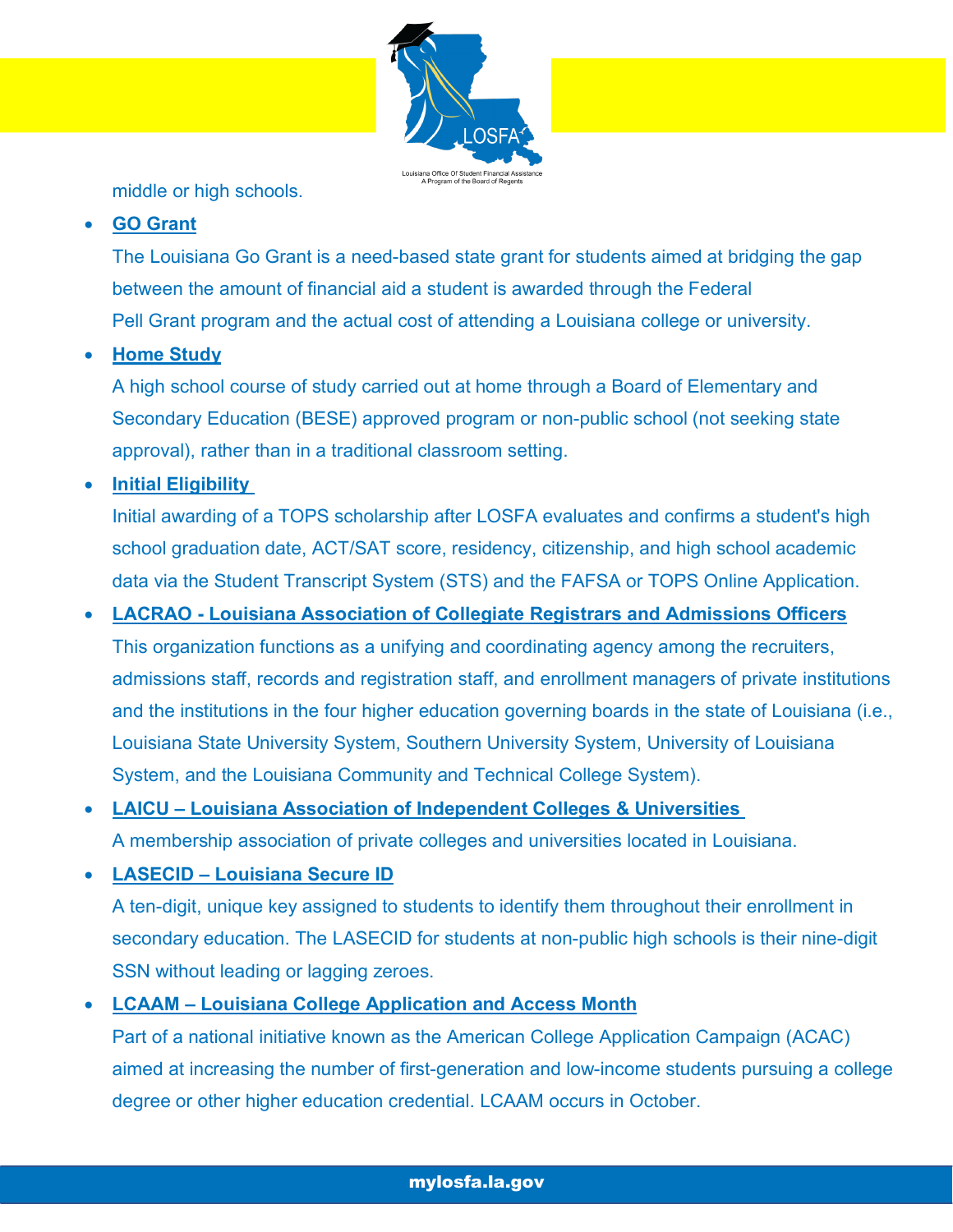

**• LDE/LDOE – Louisiana Department of Education** 

The state agency that manages the state's public and approved non-public school districts.

- **LEADS – Louisiana Educational Accountability Data System**
- The Louisiana Department of Education software system that houses several applications, including the Student Transcript System (STS) and the Student Information System (SIS).
- **LFOS – LOSFA Field Outreach Services**

A college access and readiness initiative within the Louisiana Office of Student Financial Assistance (LOSFA). LFOS offers support services to assist with school reform initiatives and promote postsecondary awareness.

• **LOSFA – Louisiana Office of Student Financial Assistance** 

A program of the Louisiana Board of Regents that administers the state's scholarship and grant programs and the state's Internal Revenue Code Section 529 college savings program.

• **LOSFA ID** 

A unique numeric key assigned to students by LOSFA to identify them in the Louisiana Award System and Student Hub.

• **OPH**

An acronym used for the TOPS **O**pportunity, **P**erformance, and **H**onor Award levels.

• **OTS – Official Transcript System**

Louisiana Dept. of Education system that creates official electronic high school transcripts.

• **Parental Consent Indicator Flag**

A checkbox in the Student Transcript System (STS) indicates if consent has been granted to share transcript information with LOSFA and the Board of Regents (BOR).

• **Postsecondary Institution**

Any institution that offers education beyond the twelfth grade of high school.

• **Pro-Rata**

The method of determining TOPS Award Amounts based on funds appropriated during a budget shortfall where all TOPS recipients have their award proportionally reduced by the same amount, including the stipend for students with TOPS Performance and Honors.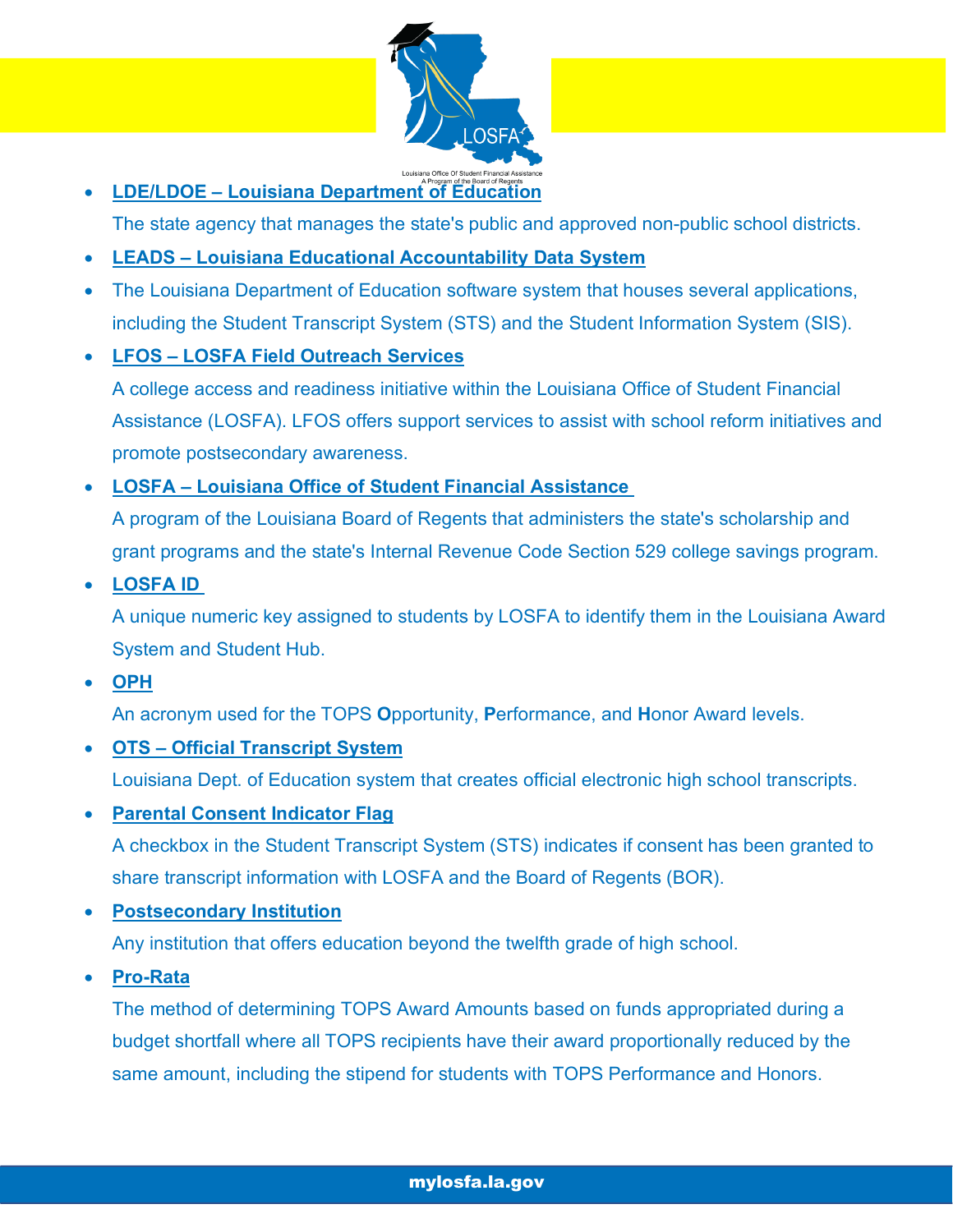

## • **Quality Points**

The cumulative points used to calculate a student's grade point average (GPA).

## • **Residency Affidavit**

Document and supporting documentation through which a student and/or parent affirms their status as a Louisiana resident.

#### • **Residency Check Process**

- The process by which LOSFA's Audit Division verifies a student's residency status by requesting information from the high school/district.
- **Rock - Rockefeller State Wildlife Scholarship**

A competitive scholarship administered by LOSFA that awards \$2,000 annually to an undergraduate student and \$3,000 annually to a graduate student pursuing a degree in forestry, wildlife, or marine science at a Louisiana public college or university.

## • **ROOS – Returning Out of State Student Application**

Application for TOPS recipients that choose to return to a Louisiana college/university after attending an out-of-state postsecondary institution.

## • **SAP – Steady Academic Progress**

TOPS retention requirement that students earn a cumulative TOPS GPA of at least 2.00 (on a 4.00 scale) at the end of every semester/quarter/session for which grades are reported.

#### • **Semester GPA**

The grade point average (GPA) a student earns in a given semester.

## • **STS - Student Transcript System**

The system used by the Louisiana Department of Education (LDE) to collect detailed transcript data for students in public and non-public schools (grades 8 -12) who have taken any course(s) for credit.

## • **TOPS - Taylor Opportunity Program for Students**

The program of state scholarships for Louisiana residents who attend an approved Louisiana college or university. TOPS has four award components.

#### • **TOPS Award Amount v. Tuition Amount**

The *TOPS Award Amount* is set based on legislation passed in 2017. The TOPS Award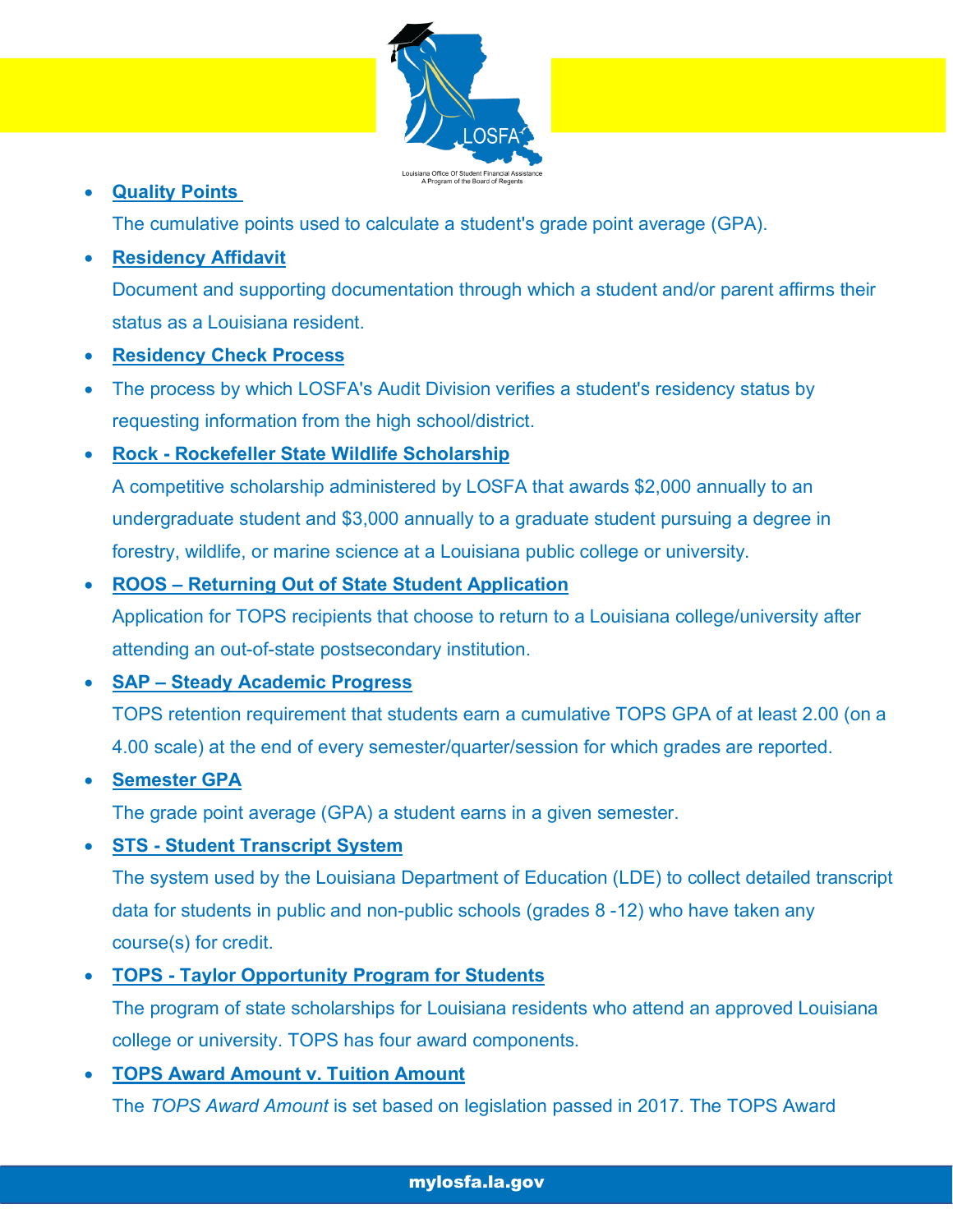

Amount is set at the 2016-2017 fully-funded tuition amount for Louisiana college and universities for that academic year.

*Tuition Amount* is the amount of tuition that a college or university charges based on the number of classes a student enrolls in at the university or college. Colleges and universities can raise tuition; therefore, the TOPS Award Amount and the Tuition Amount are not always the same.

#### • **TOPS CORE GPA v. HS Cumulative GPA**

The TOPS Core Curriculum GPA is calculated only on the 19 or 21 units that comprise the TOPS Core Curricula (OPH or Tech). The high school GPA includes all units that a student needs to meet graduation requirements. The cumulative high school GPA can be higher or lower than the TOPS GPA.

#### • **TOPS Master Roster**

A list of all TOPS eligible students that is available to the colleges and universities in Louisiana. The colleges and universities match their student to this list when determining if they are billable for their TOPS Award Amount.

#### • **TOPS Processing**

The process of collecting information that determines a student's TOPS Award Eligibility. The process starts with the student completing the FAFSA, earning a qualifying score on the ACT/SAT, and the school/district submitting the student's STS information to LOSFA. Once LOSFA has all three components, the student runs through "processing" to determine the award level.

#### • **TOPS Renewal**

If a student meets the continuation requirements for TOPS, the student's award is renewed and available to be paid to their college/university for the next term.

• **TOPS Retention Requirements**

The requirements a TOPS recipient must meet to maintain their TOPS eligibility.

#### • **TOPS SAP v. College SAP**

TOPS steady academic progress (SAP) is a 2.0 on a 4.0 scale. The college or university a student attends may have a different standard for steady academic progress.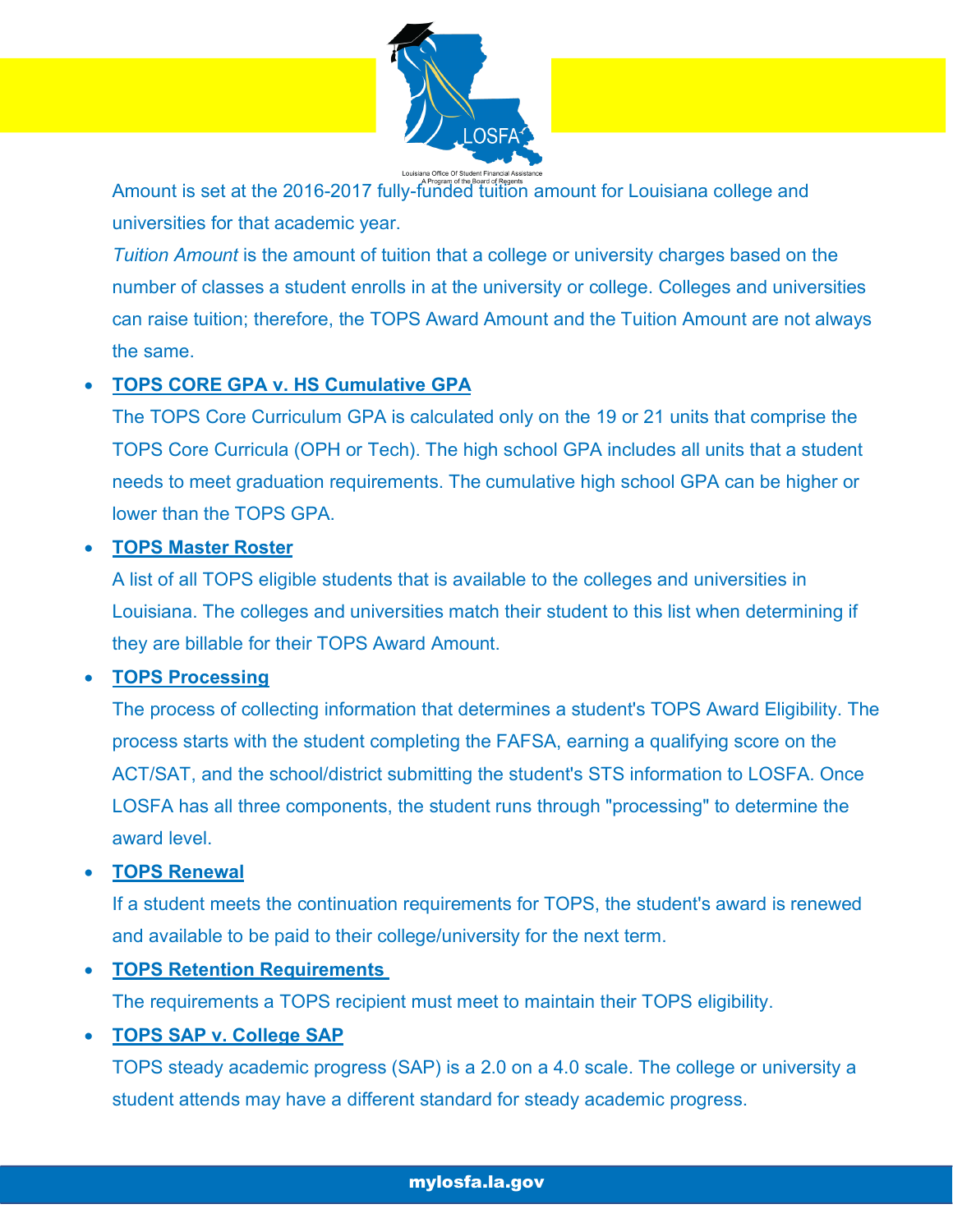

## • **TOPS Tech**

A TOPS Scholarship that offers an award amount for two years. Students can use the award towards an associate degree program or shorter-term training and education program at a twoyear public college or university.

## • **TOPS Tech Early Start**

This award is not to be confused with the TOPS TECH scholarship. It provides up to \$600 per academic year for any eligible 11th or 12th-grade student attending a Louisiana, public high school who wishes to concurrently enroll for up to six credit hours per semester to pursue certification in an eligible program at a public or non-public college or an approved training provider.

#### • **TOPS Award Tracker**

A feature of the Student Hub that allows current TOPS recipients to track their TOPS renewal status throughout their postsecondary enrollment.

#### • **TOPS Tracker**

A feature of the Student Hub that allows high school student to track their progress towards earning a TOPS scholarship, including their TOPS core GPA and the highest ACT score LOSFA has on file.

#### • **Trailblazer**

Participants in the Trailblazer Leadership Program are trained to assist their high school counselors and fellow students in navigating the many tasks required to gain college acceptance successfully, secure all available financial assistance, and have the best chance to achieve their career/lifestyle goals successfully. The program consists of four-to-five single-day summits throughout the year, beginning in the summer before the senior year.

#### • **Virtual Event**

A seminar or workshop held in a virtual environment for a school or organization that services students and/or parents. A LOSFA representative is scheduled to cover topics on TOPS, Financial Aid, FASFA Completion, etc.

#### • **VOH - Virtual Office Hours**

Thirty minutes ZOOM sessions that a parent and/or student can schedule to have a one-on-